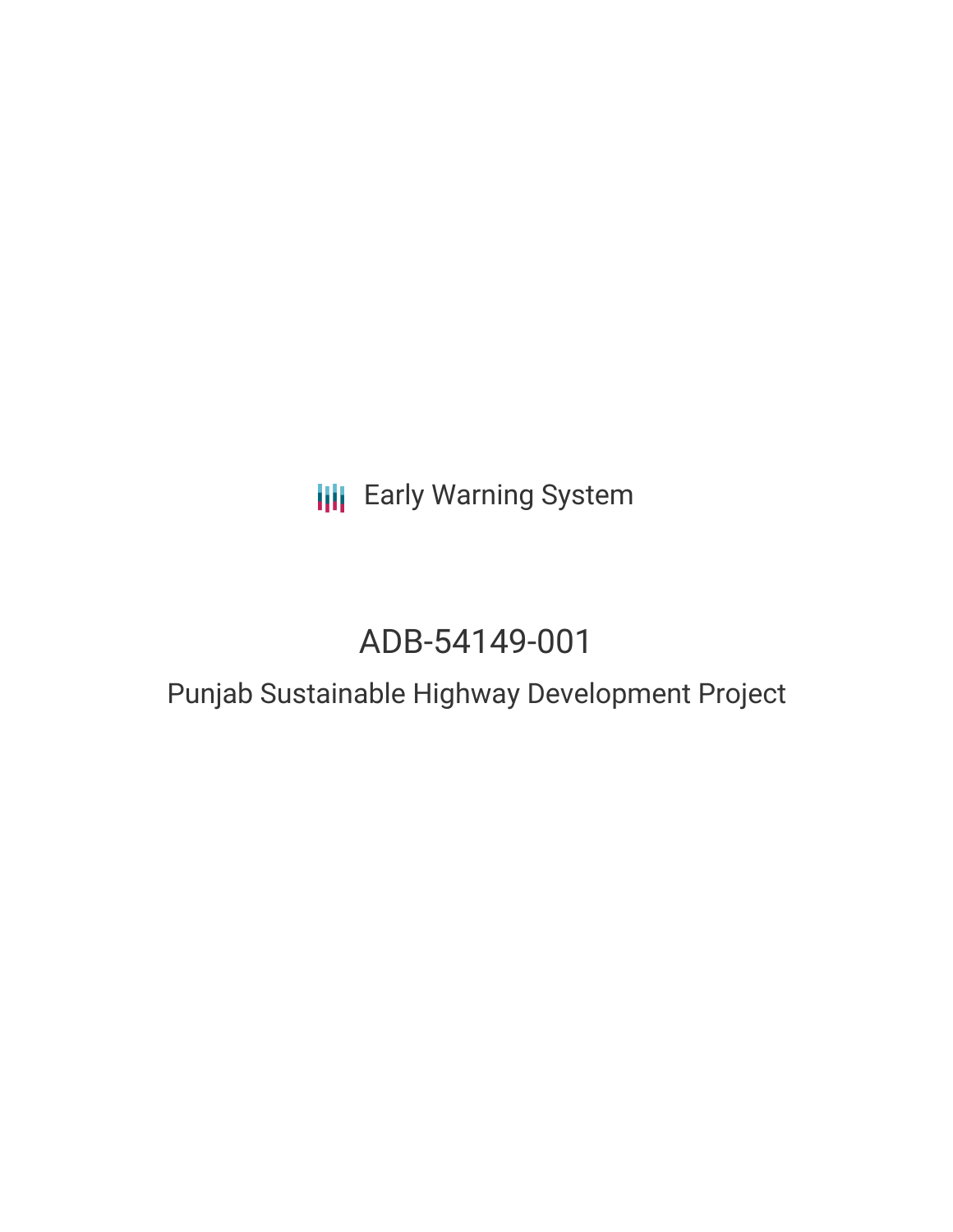

### **Quick Facts**

| <b>Countries</b>               | Pakistan                     |
|--------------------------------|------------------------------|
| <b>Specific Location</b>       | Punjab                       |
| <b>Financial Institutions</b>  | Asian Development Bank (ADB) |
| <b>Status</b>                  | Proposed                     |
| <b>Bank Risk Rating</b>        | B                            |
| <b>Borrower</b>                | Government of Pakistan       |
| <b>Sectors</b>                 | Transport                    |
| <b>Investment Type(s)</b>      | Loan                         |
| <b>Investment Amount (USD)</b> | \$210.00 million             |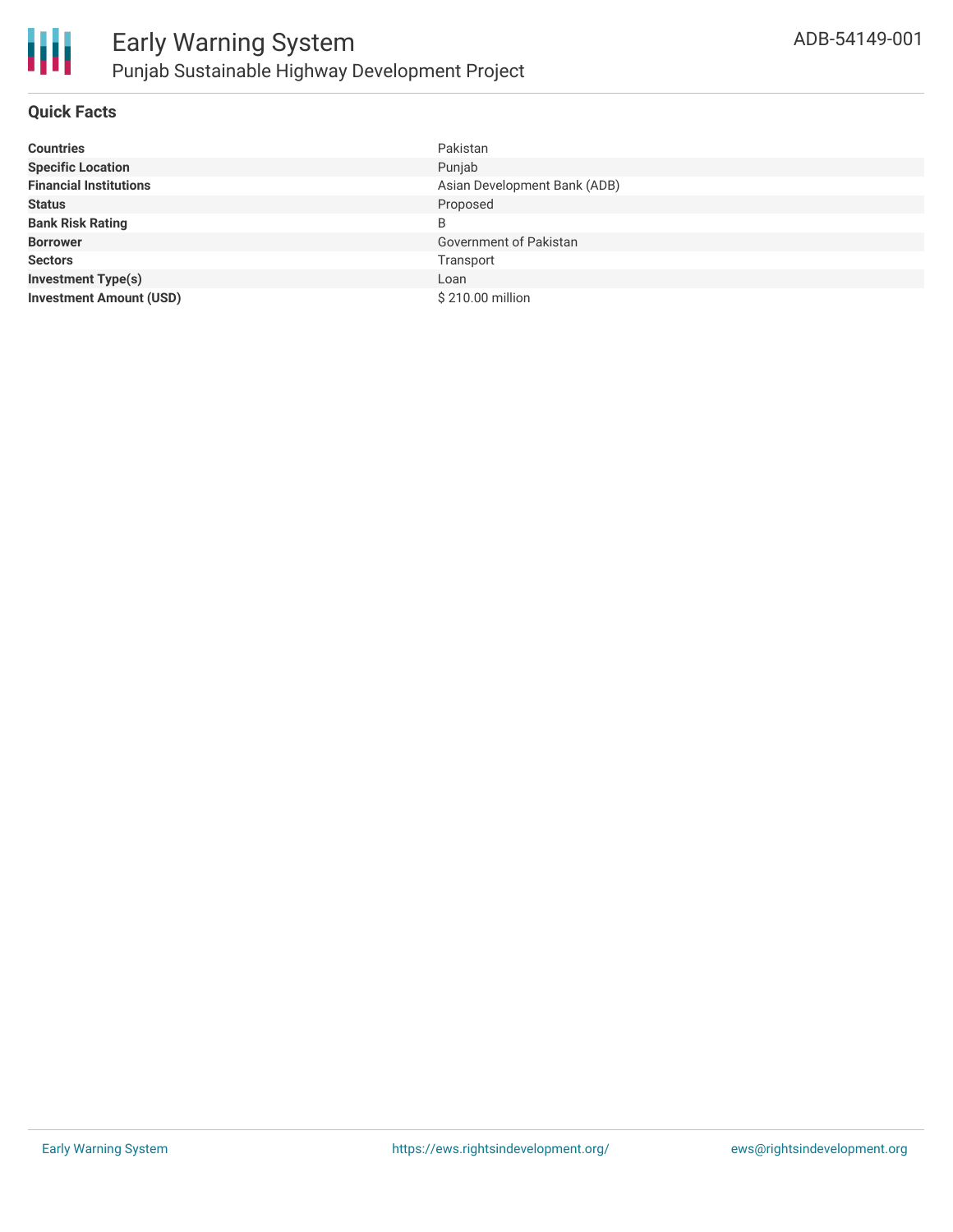

#### **Project Description**

According to the bank's website, "The project will dualize about 520 kilometers (km) of provincial highways in south Punjab from the existing two-lane to divided four-lane standards with road safety and climate resilience features. It will also engage concessionaires to conduct operations and maintenance for the project roads through tolling and performance-based maintenance approach.

It will also support the government to (i) establish a dedicated entity with streamlined funding to manage all provincial highways in Punjab; (ii) conduct road safety assessment for the provincial highway network of Punjab and pilot the Safe System approach with a framework and action plan; and (iii) improve climate resilience of the road network and Communication and Works Department's disaster-response capability."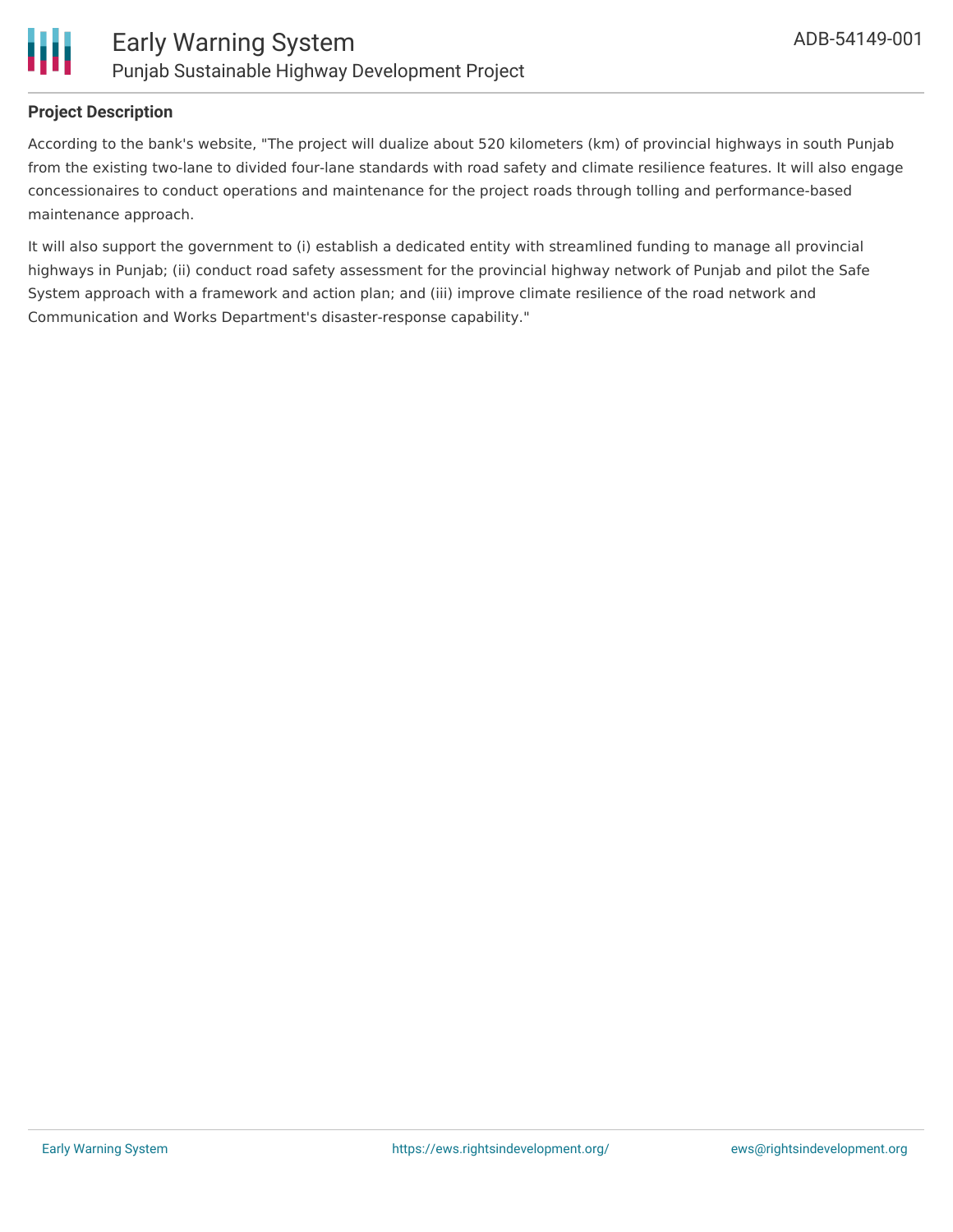

#### **Investment Description**

Asian Development Bank (ADB)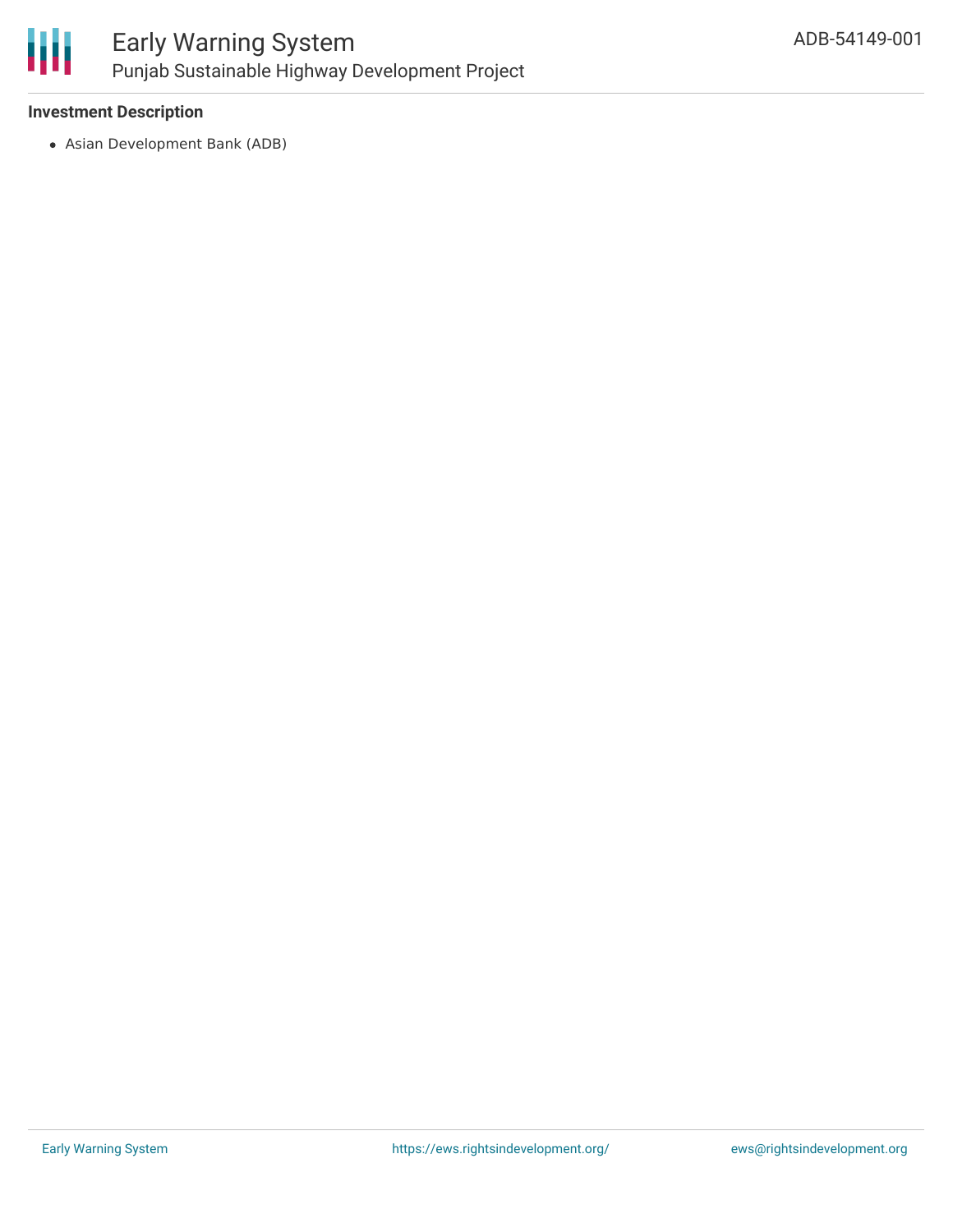### **Contact Information**

Responsible ADB Officer Ning, Jiangbo Responsible ADB Department Central and West Asia Department Responsible ADB Division Transport and Communications Division, CWRD

#### ACCESS TO INFORMATION

You can submit an information request for project information at: https://www.adb.org/forms/request-information-form

ADB has a two-stage appeals process for requesters who believe that ADB has denied their request for information in violation of its Access to Information Policy. You can learn more about filing an appeal at: https://www.adb.org/site/disclosure/appeals

#### ACCOUNTABILITY MECHANISM OF ADB

The Accountability Mechanism is an independent complaint mechanism and fact-finding body for people who believe they are likely to be, or have been, adversely affected by an Asian Development Bank-financed project. If you submit a complaint to the Accountability Mechanism, they may investigate to assess whether the Asian Development Bank is following its own policies and procedures for preventing harm to people or the environment. You can learn more about the Accountability Mechanism and how to file a complaint at: http://www.adb.org/site/accountability-mechanism/main.